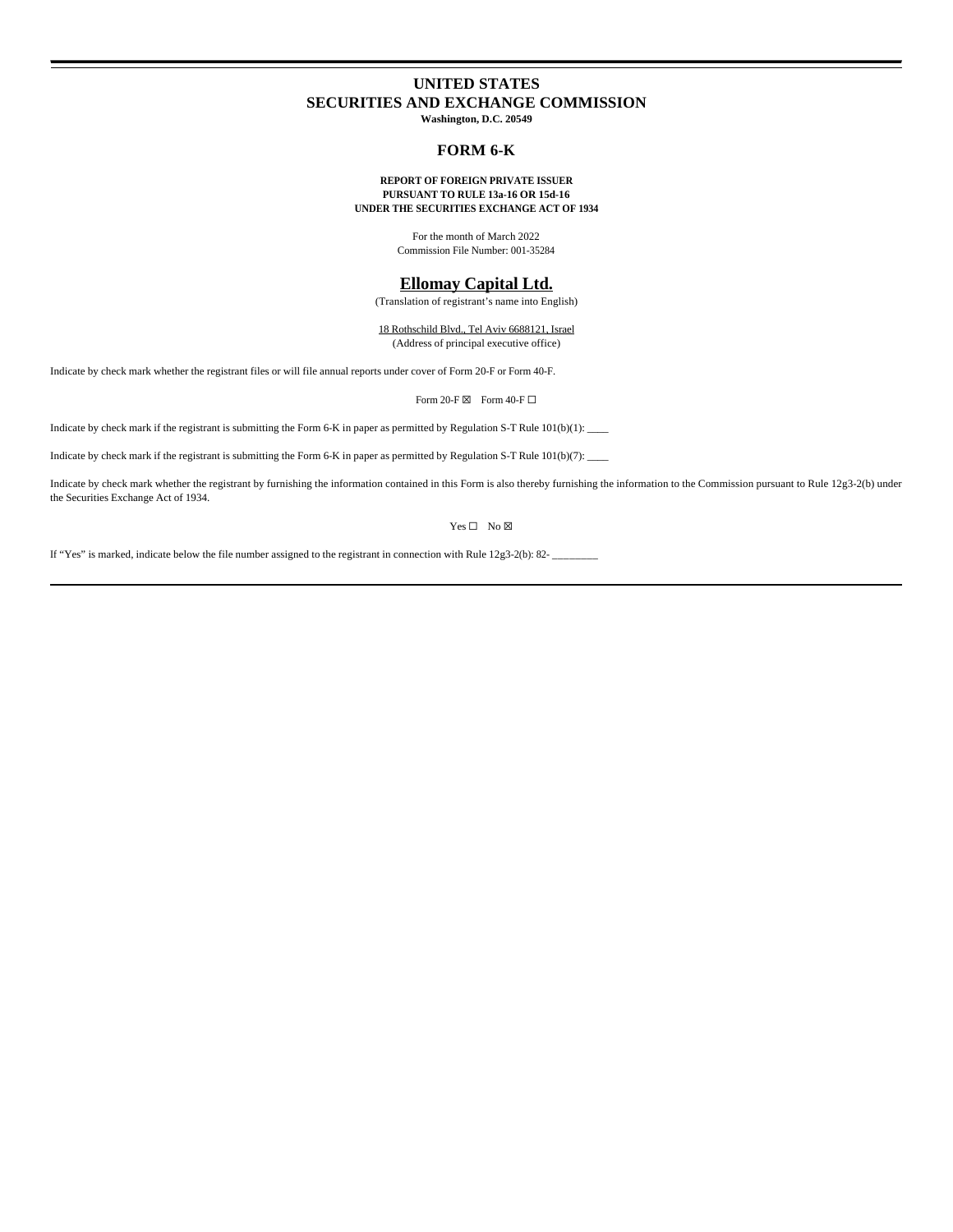This Report on Form 6-K of Ellomay Capital Ltd. consists of the following document, which is attached hereto and incorporated by reference herein:

Exhibit 99.1 Press Release: "Ellomay Capital Reports Publication of Financial Statements of Dorad Energy Ltd. for the Year Ended December 31, 2021," dated March 28, 2022.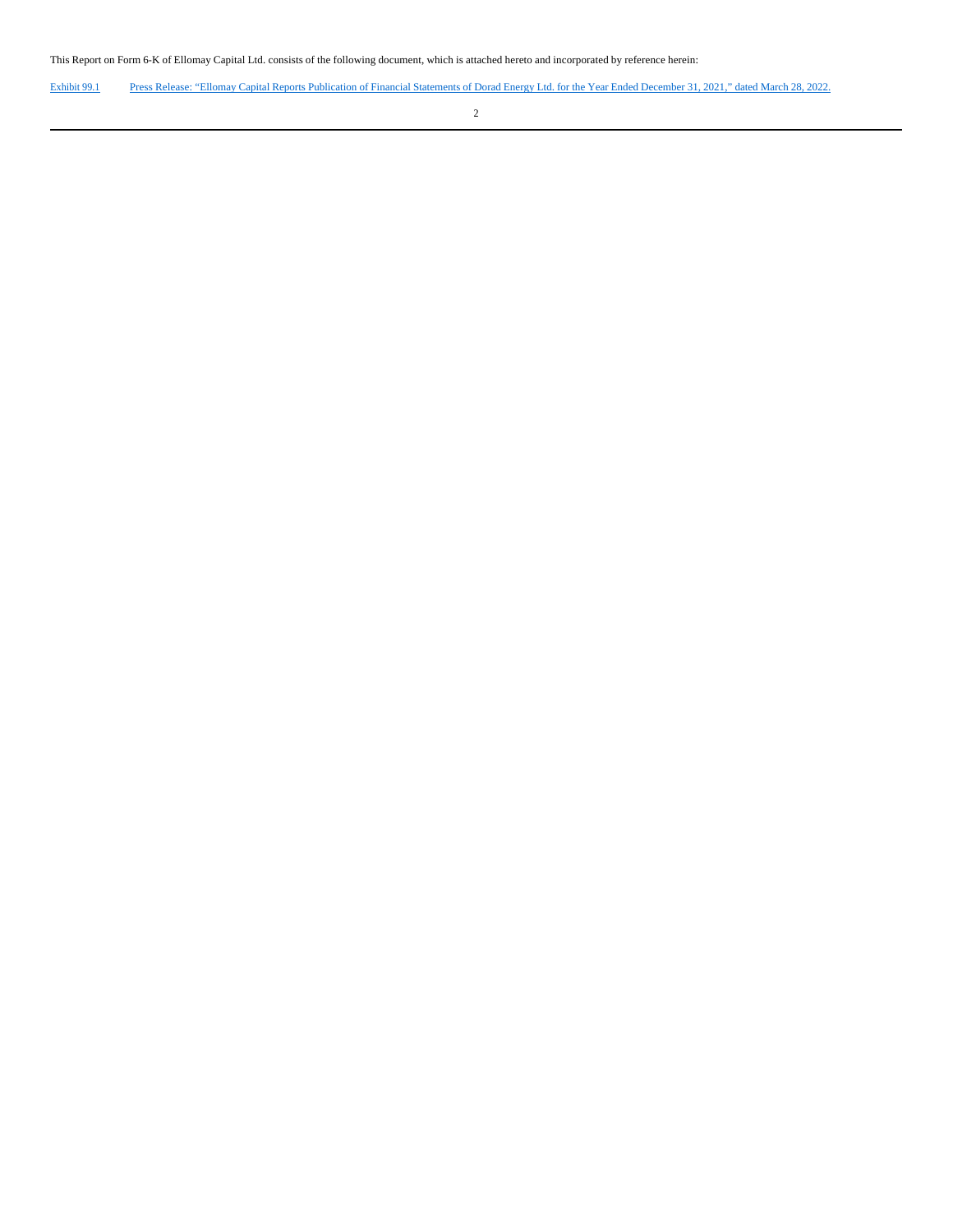### **Signatures**

Pursuant to the requirements of the Securities Exchange Act of 1934, the registrant has duly caused this report to be signed on its behalf by the undersigned, thereunto duly authorized.

Ellomay Capital Ltd.

By: */s/ Ran Fridrich*

Ran Fridrich Chief Executive Officer and Director

Dated: March 28, 2022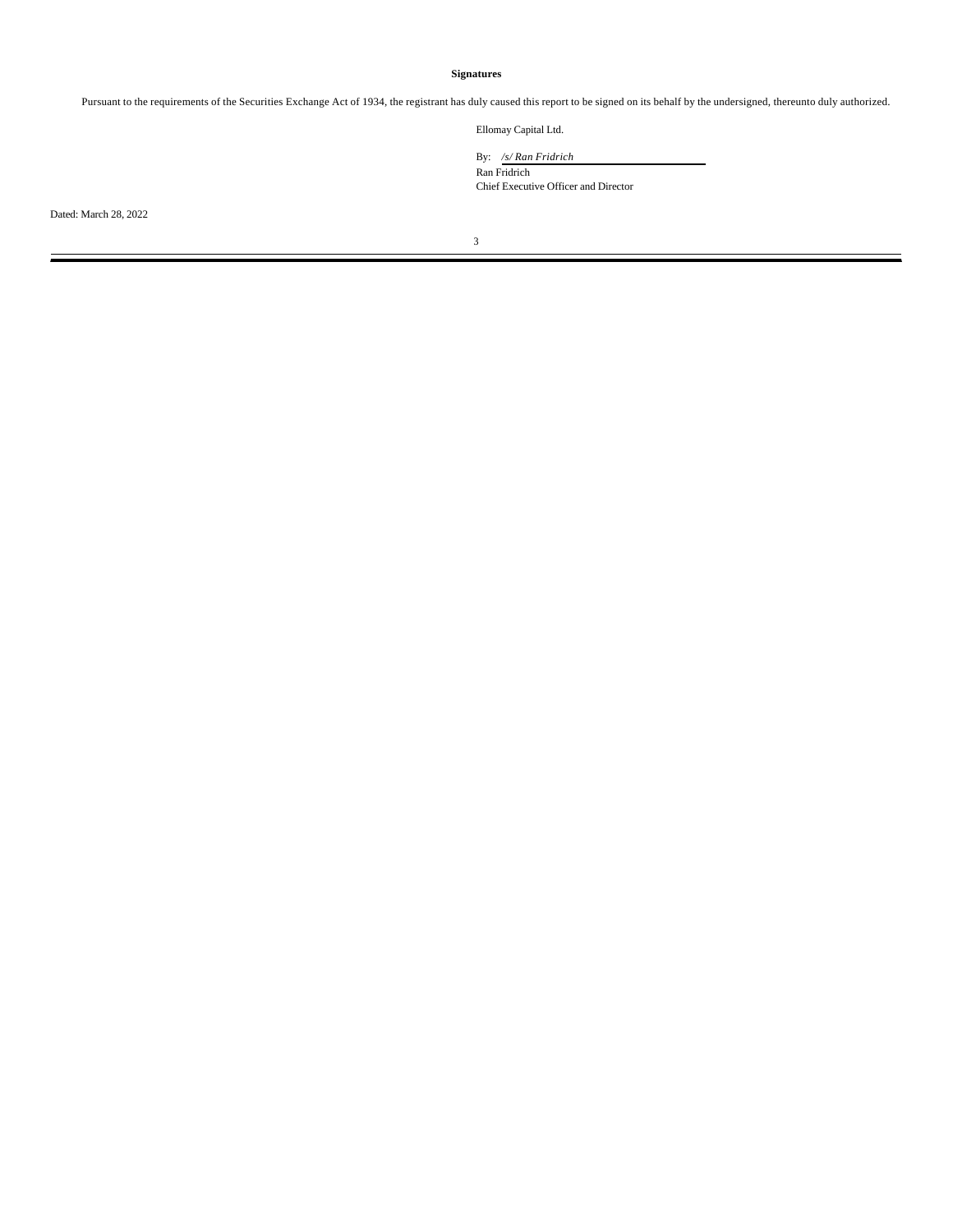

### **Ellomay Capital Reports Publication of Financial Statements of Dorad Energy Ltd. for the Year Ended December 31, 2021**

Tel-Aviv, Israel, March 28, 2022 – **Ellomay Capital Ltd. (NYSE American; TASE: ELLO) ("Ellomay" or the "Company")**, a renewable energy and power generator and developer of renewable energy and power projects in Europe and Israel, today reported the publication in Israel of financial statements for the year ended December 31, 2021 of Dorad Energy Ltd. ("Dorad"), in which Ellomay currently indirectly holds approximately 9.4% through its indirect 50% ownership of U. Dori Energy Infrastructures Ltd. ("**Dori Energy**").

On March 27, 2022, Amos Luzon Entrepreneurship and Energy Group Ltd. (f/k/a U. Dori Group Ltd.) (the "**Luzon Group**"), an Israeli public company that currently holds the remaining 50% of Dori Energy, which, in turn, holds 18.75% of Dorad, published its annual report in Israel based on the requirements of the Israeli Securities Law, 1968. Based on applicable regulatory requirements, the annual report of the Luzon Group includes the financial statements of Dorad for the same period.

The financial statements of Dorad for the year ended December 31, 2021 were prepared in accordance with International Financial Reporting Standards. Ellomay will include its indirect share of these results (through its holdings in Dori Energy) in its financial results for this period and will include the financial statements of Dorad in its annual report on Form 20-F for the year ended December 31, 2021. In an effort to provide Ellomay's shareholders with access to Dorad's financial results (which were published in Hebrew), Ellomay hereby provides a convenience translation of Dorad's financial results.

#### **Dorad Financial Highlights**

- Dorad's revenues for the year ended December 31, 2021 approximately NIS 2,104 million.
- Dorad's operating profit for the year ended December 31, 2021 approximately NIS 269 million.

Dorad's financial statements for the year ended December 31, 2021 note that following the outbreak of the coronavirus (Covid-19) in China in December 2019, and the spreading of the coronavirus to many other countries in early 2020, there has been a decline in economic activity in many regions of the world, as well as in Israel. The spreading of the coronavirus caused, among other things, a disruption in the supply chain, a decrease in global transport volume, traffic and employment restrictions declared by the Israeli government and other governments around the world, as well as declines in the value of financial assets and commodities in markets in Israel and around the world. Dorad notes that it is complying and acting according with the guidelines of the Israeli Ministries of Energy and Health on dealing with the coronavirus crisis, including preparations of the operation and maintenance employees of the power plant and shift work as required. Dorad's financial statements further note that in light of the crisis, there is a certain decrease in the electricity consumption of various customers, and there is also a certain decrease in the demand of the Israel Electric Company and such reduction has not resulted in a material effect at this time. Dorad notes that it is continuously examining its potential methods of action in the event of a material decline in its income as a result of the spread of the coronavirus.

Based on the information provided by Dorad, the demand for electricity by Dorad's customers is seasonal and is affected by, inter alia, the climate prevailing in that season. The months of the year are split into three seasons as follows: the summer season – the months of July and August; the winter season - the months of December, January and February; and intermediate seasons – (spring and autumn), the months from March to June and from September to November. There is a higher hourly demand for electricity during the winter and summer seasons, and the average electricity consumption per hour is higher in these seasons than in the intermediate seasons and is even characterized by peak demands due to extreme climate conditions of heat or cold. In addition, Dorad's revenues are affected by the change in load and time tariffs - TAOZ (an electricity tariff that varies across seasons and across the day in accordance with demand hour clusters), as, on average, TAOZ tariffs are higher in the summer season than in the intermediate and winter seasons. *Due to various reasons, including the effects of the spread of Covid-19 and the economic impact of such spread and of actions taken by governments and authorities, the results included herein may not be indicative of full year results in the future.*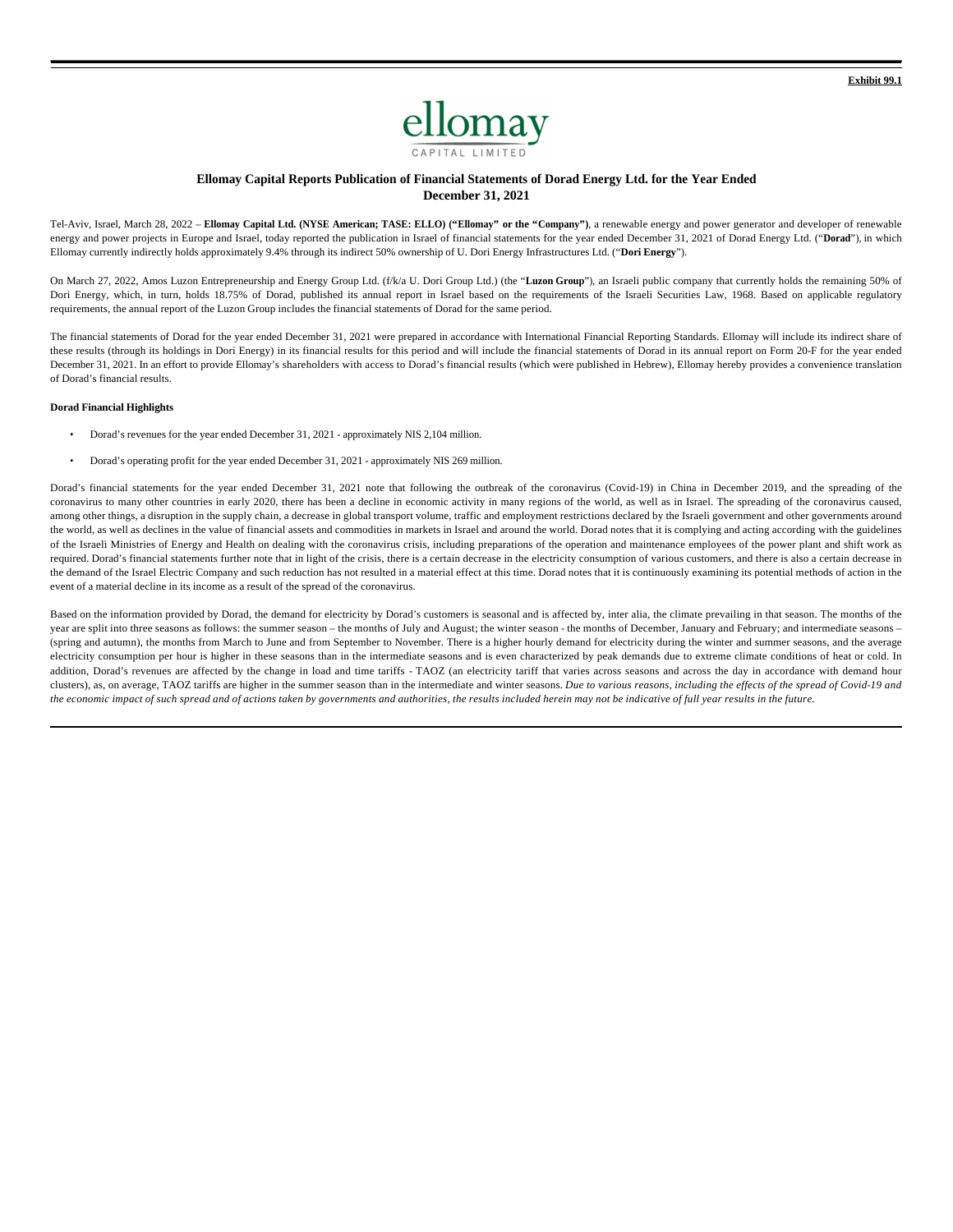A translation of the financial results for Dorad as of December 31, 2021 and 2020 and as of and for the each of the three years ended December 31, 2021, 2020 and 2019 is included at the end of this press release. *Ellomay does not undertake to separately report Dorad's financial results in a press release in the future. Neither Ellomay nor its independent public accountants have reviewed or consulted with the Luzon Group, Dori Energy or Dorad with respect to the financial results included in this press release.*

#### **About Ellomay Capital Ltd.**

Ellomay is an Israeli based company whose shares are registered with the NYSE American and with the Tel Aviv Stock Exchange under the trading symbol "ELLO". Since 2009, Ellomay Capital focuses its business in the renewable energy and power sectors in Europe and Israel.

To date, Ellomay has evaluated numerous opportunities and invested significant funds in the renewable, clean energy and natural resources industries in Israel, Italy and Spain, including:

- Approximately 7.9MW of photovoltaic power plants in Spain and a photovoltaic power plant of approximately 9 MW in Israel;
- 9.375% indirect interest in Dorad Energy Ltd., which owns and operates one of Israel's largest private power plants with production capacity of approximately 860MW, representing about 6%-8% of Israel's total current electricity consumption;
- 51% of Talasol, which owns a photovoltaic plant with a peak capacity of 300MW in the municipality of Talaván, Cáceres, Spain;
- Groen Gas Goor B.V., Groen Gas Oude-Tonge B.V. and Groen Gas Gelderland B.V., project companies operating anaerobic digestion plants in the Netherlands, with a green gas production capacity of approximately 3 million, 3.8 million and 9.5 million (with a license to produce 7.5 million) Nm3 per year, respectively;
- 83.333% of Ellomay Pumped Storage (2014) Ltd., which is involved in a project to construct a 156 MW pumped storage hydro power plant in the Manara Cliff, Israel.

For more information about Ellomay, visit http://www.ellomay.com.

### **Information Relating to Forward-Looking Statements**

This press release contains forward-looking statements that involve substantial risks and uncertainties, including statements that are based on the current expectations and assumptions of the Company's management. All statements, other than statements of historical facts, included in this press release regarding the Company's plans and objectives, expectations and assumptions of management are forward-looking statements. The use of certain words, including the words "estimate," "project," "intend," "expect," "believe" and similar expressions are intended to identify forward-looking statements within the meaning of the Private Securities Litigation Reform Act of 1995. The Company may not actually achieve the plans, intentions or expectations disclosed in the forward-looking statements and you should not place undue reliance on the Company's forward-looking statements. Various important factors could cause actual results or events to differ materially from those that may be expressed or implied by the Company's forward-looking statements, including regulatory changes, the decisions of the Israeli Electricity Authority, changes in demand, technical and other disruptions in the operations of the power plant operated by Dorad and changes in the prices of natural gas and the impact of the coronavirus pandemic on Dorad's operations and projects, including in connection with reductions in the consumption of electricity by Dorad's customers and the Israeli Electricity Company, delays in supply of gas, steps taken by Israeli authorities, regulatory changes, changes in the supply and prices of resources required for the operation of the Dorad's facilities (and in the price of oil and electricity, and technical and other disruptions in the operation of Dorad), in addition to other risks and uncertainties associated with the Company's business that are described in greater detail in the filings the Company makes from time to time with Securities and Exchange Commission, including its Annual Report on Form 20-F. The forward-looking statements are made as of this date and the Company does not undertake any obligation to update any forward-looking statements, whether as a result of new information, future events or otherwise.

Contact: Kalia Rubenbach (Weintraub) **CFO** Tel: +972 (3) 797-1111 Email: HilaI@ellomay.com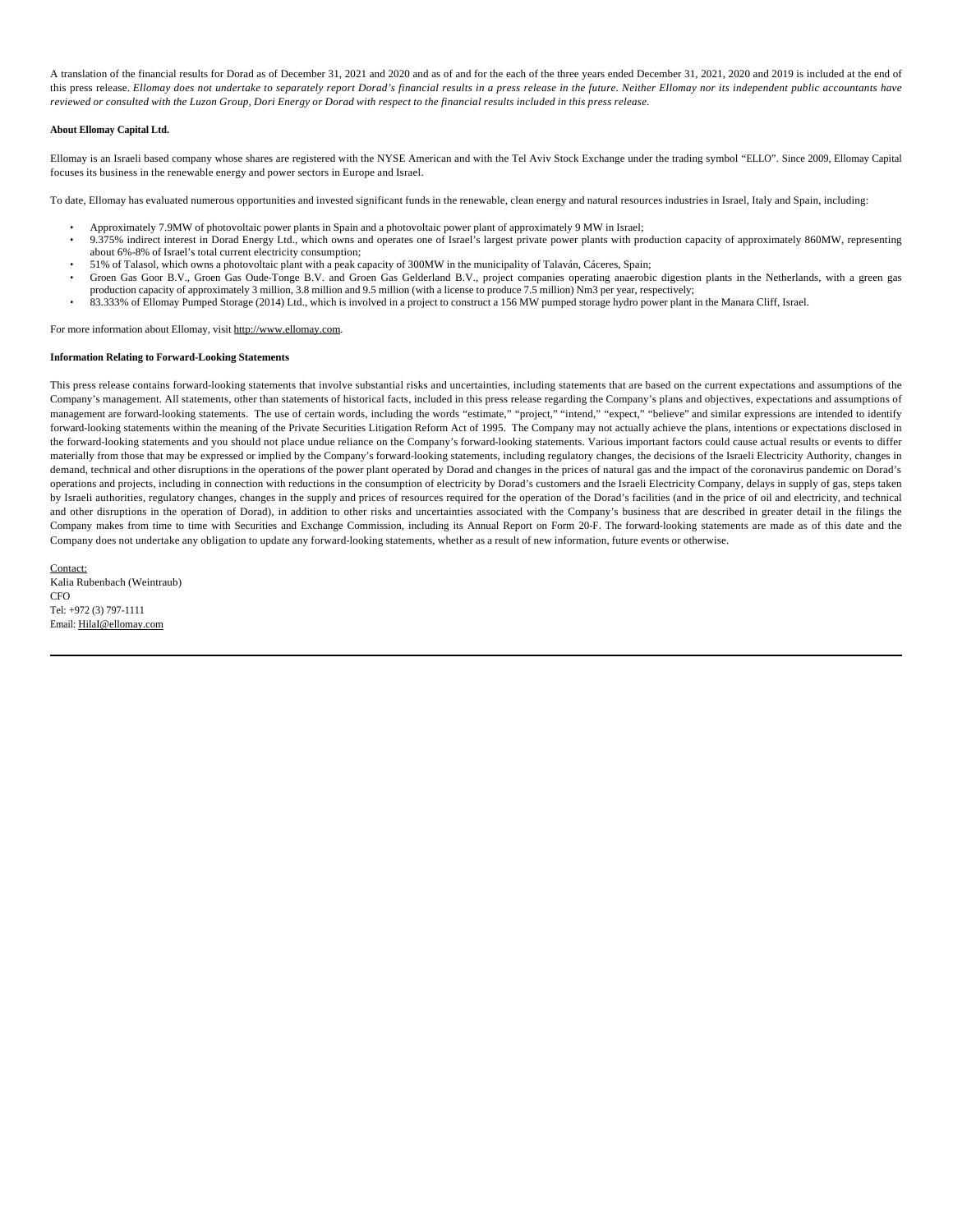### **Statements of Financial Position**

|                                                              | December 31<br>2021  | December 31<br>2020  |
|--------------------------------------------------------------|----------------------|----------------------|
|                                                              | <b>NIS</b> thousands | <b>NIS</b> thousands |
| <b>Current assets</b>                                        |                      |                      |
| Cash and cash equivalents                                    | 201,860              | 247,079              |
| <b>Trade receivables</b>                                     | 248,844              | 297,719              |
| Other receivables                                            | 40,289               | 21,401               |
| <b>Total current assets</b>                                  | 490,993              | 566,199              |
| <b>Non-current assets</b>                                    |                      |                      |
|                                                              | 480,476              |                      |
| Restricted deposit                                           | 33,235               | 433,265<br>35,230    |
| Prepaid expenses                                             |                      |                      |
| Fixed assets                                                 | 3,378,466            | 3,526,839            |
| Intangible assets                                            | 6,038                | 5,402                |
| Right of use assets                                          | 57,530               | 60,113               |
| <b>Total non-current assets</b>                              | 3,955,745            | 4,060,849            |
| <b>Total assets</b>                                          | 4,446,738            | 4,627,048            |
| <b>Current liabilities</b>                                   |                      |                      |
| Current maturities of loans from banks                       | 280,753              | 242,098              |
| Current maturities of lease liabilities                      | 4,622                | 4,535                |
| Trade payables                                               | 324,532              | 309,380              |
| Current tax liabilities                                      | 21,795               |                      |
| Other payables                                               | 7,100                | 3,808                |
| <b>Financial derivatives</b>                                 | 268                  | 2,993                |
| <b>Total current liabilities</b>                             | 639,070              | 562,814              |
|                                                              |                      |                      |
| <b>Non-current liabilities</b>                               |                      |                      |
| Loans from banks                                             | 2,356,785            | 2,561,302            |
| Other Long-term liabilities                                  | 15,834               |                      |
| Long-term lease liabilities                                  | 48,871               | 50,858               |
| Provision for dismantling and restoration                    | 50,000               | 50,000               |
| Deferred tax liabilities                                     | 192,676              | 200,298              |
| Liabilities for employee benefits, net                       | 160                  | 160                  |
| <b>Total non-current liabilities</b>                         | 2,664,326            | 2,862,618            |
| <b>Equity</b>                                                |                      |                      |
| Share capital                                                | 11                   | 11                   |
| Share premium                                                | 642,199              | 642,199              |
| Capital reserve for activities with controlling shareholders | 3,748                | 3,748                |
| Retained earnings                                            | 497,384              | 555,658              |
|                                                              |                      |                      |
| <b>Total equity</b>                                          | 1,143,342            | 1,201,616            |
| <b>Total liabilities and equity</b>                          | 4,446,738            | 4,627,048            |
|                                                              |                      |                      |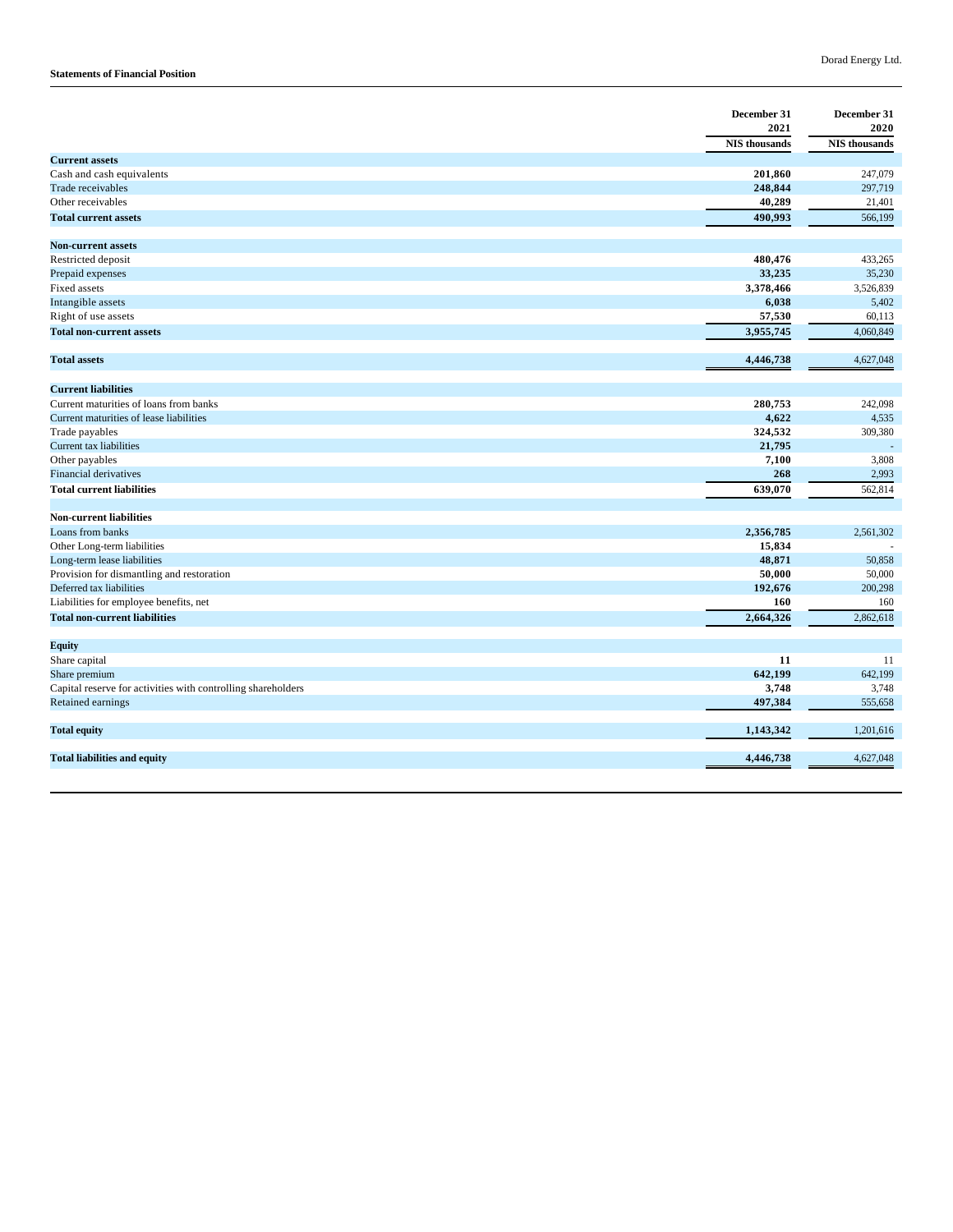### Dorad Energy Ltd.

### **Statements of Profit or Loss**

|                                                  | 2021          | 2020                 | 2019                 |
|--------------------------------------------------|---------------|----------------------|----------------------|
|                                                  | NIS thousands | <b>NIS</b> thousands | <b>NIS</b> thousands |
| <b>Revenues</b>                                  | 2,103,911     | 2,407,221            | 2,700,766            |
|                                                  |               |                      |                      |
| Operating costs of the power plant               |               |                      |                      |
| Energy costs                                     | 428,051       | 522,110              | 708,662              |
| Electricity purchase and infrastructure services | 1,053,997     | 1,185,225            | 1,208,223            |
| Depreciation and amortization                    | 225,715       | 237,575              | 214,248              |
| Other operating costs                            | 114,360       | 155,368              | 151,116              |
| <b>Total cost of power plant</b>                 | 1,822,123     | 2,100,278            | 2,282,249            |
|                                                  |               |                      |                      |
| Profit from operating the power plant            | 281,788       | 306,943              | 418,517              |
| General and administrative expenses              | 24,502        | 24,926               | 20,676               |
| Other incomes                                    | 11,603        | 1,279                |                      |
|                                                  |               |                      |                      |
| <b>Operating profit</b>                          | 268,889       | 283,296              | 397,841              |
| Financing income                                 | 4,694         | 3,056                | 4,237                |
| Financing expenses                               | 219,013       | 157,428              | 192,881              |
|                                                  |               |                      |                      |
| <b>Financing expenses, net</b>                   | 214,319       | 154,372              | 188,644              |
| Profit before taxes on income                    | 54,570        | 128,924              | 209,197              |
| Taxes on income                                  | 12,844        | 29,622               | 47,873               |
| Profit for the year                              | 41,726        | 99,302               | 161,324              |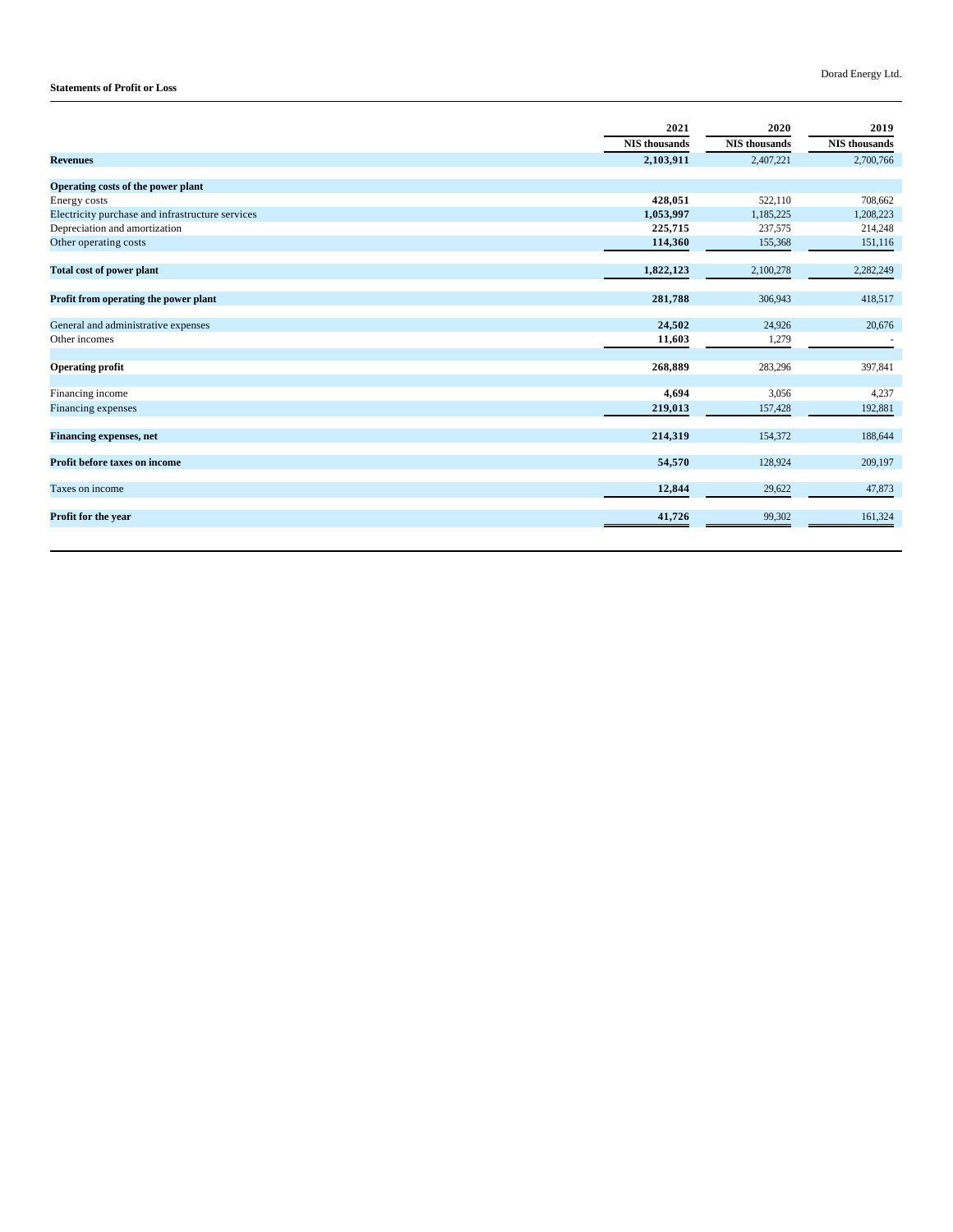| For the year ended December 31, 2021                          | Share capital<br><b>NIS</b> thousands | <b>Share</b><br>premium<br><b>NIS</b> thousands | Capital<br>reserve for<br>activities with<br>controlling<br>shareholders<br><b>NIS</b> thousands | <b>Retained</b><br>$\bold{earnings}$<br>NIS thousands | <b>Total equity</b><br>NIS thousands |
|---------------------------------------------------------------|---------------------------------------|-------------------------------------------------|--------------------------------------------------------------------------------------------------|-------------------------------------------------------|--------------------------------------|
| <b>Balance as at January 1, 2021</b>                          | 11                                    | 642,199                                         | 3,748                                                                                            | 555,658                                               | 1,201,616                            |
| Dividend to the Company's shareholders<br>Profit for the year | $\blacksquare$                        |                                                 |                                                                                                  | (100,000)<br>41,726                                   | (100,000)<br>41,726                  |
| Balance as at December 31, 2021                               | 11                                    | 642,199                                         | 3,748                                                                                            | 497,384                                               | 1,143,342                            |
| For the year ended December 31, 2020                          |                                       |                                                 |                                                                                                  |                                                       |                                      |
| Balance as at January 1, 2020                                 | 11                                    | 642,199                                         | 3.748                                                                                            | 576.356                                               | 1,222,314                            |
| Dividend to the Company's shareholders<br>Profit for the year |                                       |                                                 |                                                                                                  | (120,000)<br>99,302                                   | (120,000)<br>99,302                  |
| <b>Balance as at December 31, 2020</b>                        | 11                                    | 642,199                                         | 3,748                                                                                            | 555,658                                               | 1,201,616                            |
| For the year ended December 31, 2019                          |                                       |                                                 |                                                                                                  |                                                       |                                      |
| <b>Balance as at January 1, 2019</b>                          | 11                                    | 642,199                                         | 3.748                                                                                            | 415,032                                               | 1,060,990                            |
| Profit for the year                                           |                                       |                                                 |                                                                                                  | 161,324                                               | 161,324                              |
| <b>Balance as at December 31, 2019</b>                        | 11                                    | 642,199                                         | 3,748                                                                                            | 576,356                                               | 1,222,314                            |